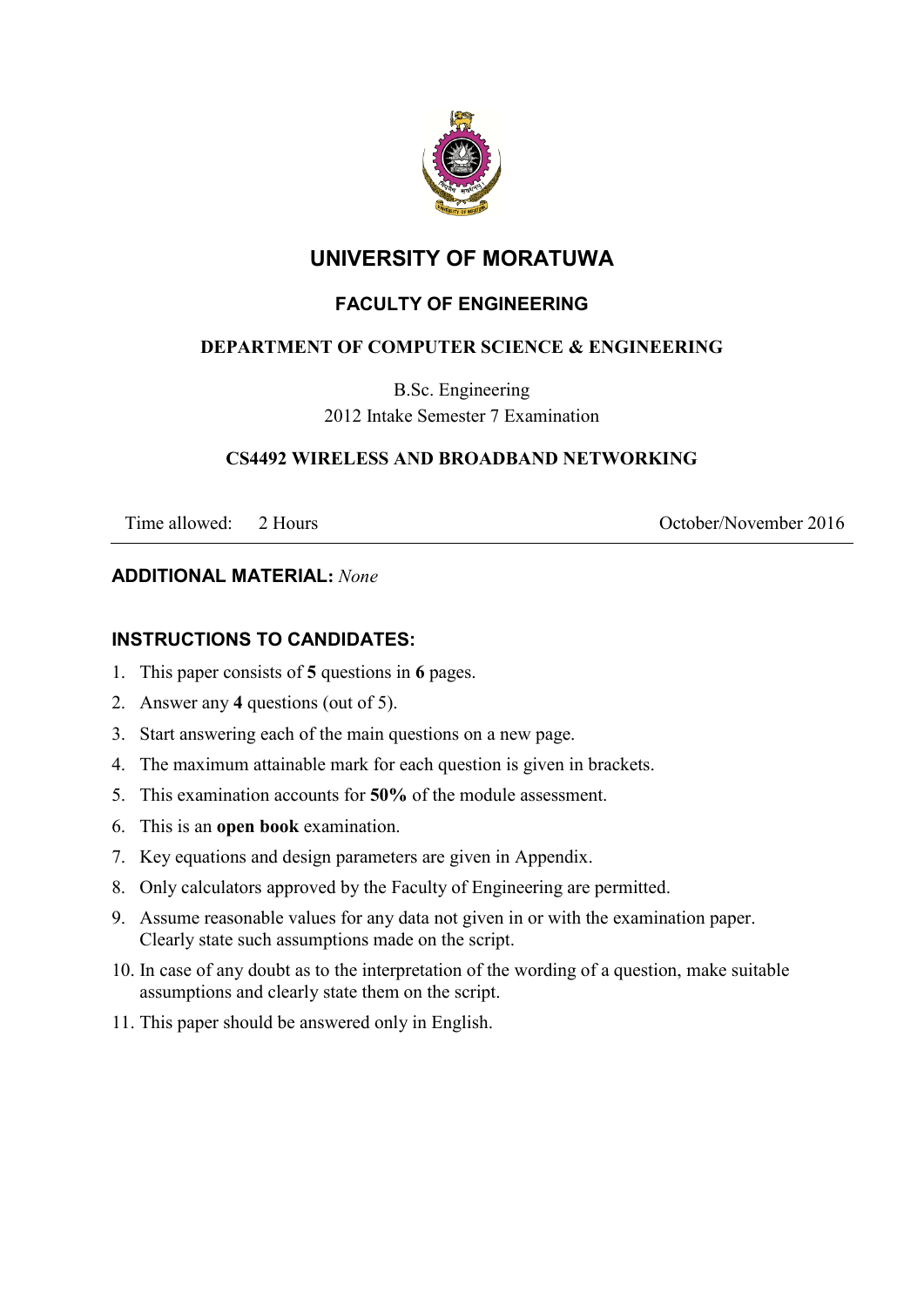#### **Question 1 (25 marks)**

| Interface Info<br><b>BSSID lookup</b><br><b>Scan</b> |                                 |                |  |           |              |                 |                      |             |                         |
|------------------------------------------------------|---------------------------------|----------------|--|-----------|--------------|-----------------|----------------------|-------------|-------------------------|
| Channel                                              | <b>BSSID / Mac Address</b>      | PHY Mode RSSI  |  | Noise S/N |              | <b>SSID</b>     | Security             | <b>IBSS</b> | Lat/Long                |
| 6                                                    | Abocom: 7A: 75: 75              | $802.11g - 78$ |  | $-91$     | 13           | 07B405906946    | <b>WEP</b>           | <b>No</b>   | 38.9896028, -77.0963769 |
| 1                                                    | Netgear: 16:F3:0C               | $802.11g - 71$ |  | $-89$     | 18           | 7900net2        | <b>WPA2 Personal</b> | <b>No</b>   | 38.9898402,-77.0960222  |
| 6                                                    | LinksysGro:FD:32:EB 802.11b -48 |                |  | $-91$     | 43           | <b>BFIT</b>     | <b>WEP</b>           | No          | 38.9899256,-77.0957707  |
| 11                                                   | Cisco-Link:19:5E:56 802.11g -88 |                |  | $-89$     | $\mathbf{1}$ | brian barnett   | <b>WEP</b>           | No          | 38.9898775,-77.0953108  |
| 6                                                    | ActiontecE:C9:F7:70             | $802.11q - 81$ |  | $-91$     | 10           | E7935           | <b>WEP</b>           | No          | 38.9898717,-77.095465   |
| 6                                                    | D-Link:40:78:A2                 | $802.11g - 88$ |  | $-91$     | 3            | febrey-net      | <b>WEP</b>           | <b>No</b>   | 38.9895781,-77.0968261  |
| $\mathbf{1}$                                         | Cisco-Link:F2:29:6C 802.11g -84 |                |  | $-89$     | 5.           | <b>Heckler</b>  | <b>WEP</b>           | No          | 38.9896198,-77.0965239  |
| 11                                                   | Apple:AD:92:8C                  | $802.11n - 72$ |  | $-89$     | 17           | <b>IFCC</b>     | <b>WPA2 Personal</b> | No          | 38.9894572,-77.0961656  |
| 6                                                    | ActiontecE:B7:9D:44 802.11g -88 |                |  | $-91$     | 3.           | <b>KU0S5</b>    | <b>WFP</b>           | No          | 38.9900243,-77.0967663  |
| 11                                                   | Apple:88:B1:FA                  | $802.11n - 92$ |  | $-91$     | $-1$         | New Planet Beth | <b>WPA2 Personal</b> | <b>No</b>   | 38.9914845,-77.0968153  |
| 1                                                    | ActiontecE:EA:A7:CD 802.11g -88 |                |  | $-89$     | $\mathbf{1}$ | <b>OG3S1</b>    | <b>WEP</b>           | No          | 38.9918817.-77.0957033  |
| 10                                                   | Cisco-Link:62:6A:5F             | $802.11q$ -89  |  | $-88$     | $-1$         | WoodNet         | <b>WPA2 Personal</b> | No          | 38.9909591,-77.095881   |
|                                                      |                                 |                |  |           |              |                 |                      |             |                         |
|                                                      |                                 |                |  |           |              |                 |                      |             |                         |
|                                                      |                                 |                |  |           |              |                 |                      |             |                         |
|                                                      |                                 |                |  |           |              |                 |                      |             |                         |

(i) Following is a screenshot from a wireless scanner.

Source: http://wlanbook.com

a) What can you conclude from the observations?

*Hint: Focus on the key observations that affect range, coverage, bandwidth, QoS, etc.* [6]

- b) What are your suggestions to improve the wireless communication environment? [4]
- (ii) IEEE 802.15.4 superframe structure supports Guaranteed Time Slots.
	- a) Using a suitable example, explain the benefits of having a Contention Free Period. [4]
	- b) To improve throughput should we increase or decrease the Contention Free Period, compared to the Contention Access Period? Discuss. [4]
- (iii) Using a suitable diagram explain the Triangular Routing Problem in Mobile IP, and how it can be corrected. [7]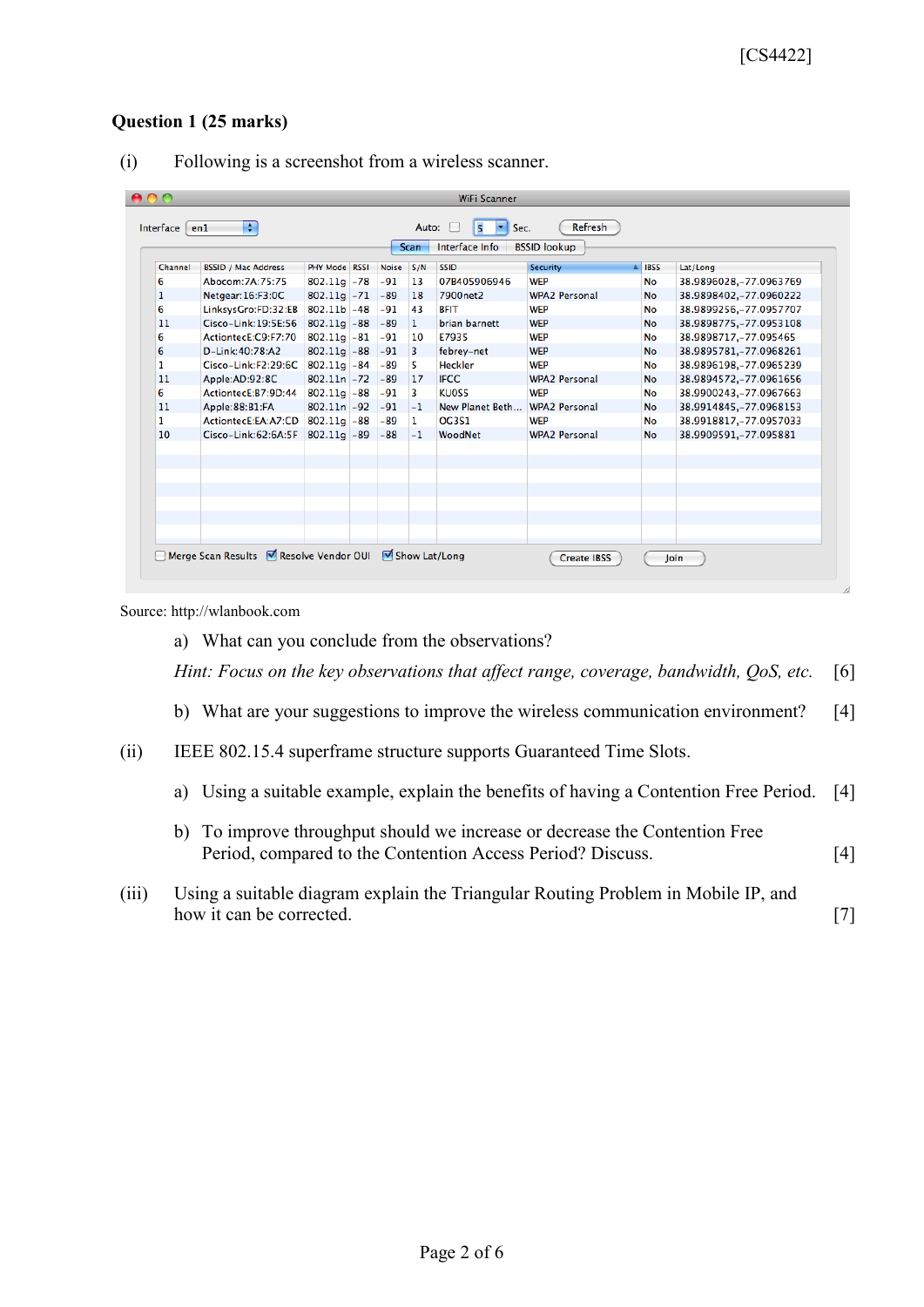#### **Question 2 (25 marks)**

While the number of smartphone owners is growing rapidly, the owners of these devices spend most of their time indoors. Hence, it is very difficult to localize them while they are indoors. For example, GPS does not work in large multi-story car parks, department stores and hospitals.

Wireless Beacons are the solution. Beacons are relatively cheap hardware that are mounted on different know locations of a building and emit radio waves. *Passive beacons* periodically send a predefined signal to indicate the device ID, location, or URL. *Active beacons* can also perform 2-way communication with the smartphone (similar to a Wireless Access Point). Beacons are expected to transform how retailers, event organizers, transportation systems, enterprises, and universities communicate with people indoors.

Answer the following questions in the context of beacons.

| What types of attenuations are applicable for wireless signals generated from indoor |     |
|--------------------------------------------------------------------------------------|-----|
| beacons? Briefly discuss.                                                            | [6] |

- (ii) How will those attenuations discussed in (i) affect the localization accuracy (i.e., ability to identify the location of a smartphone accurately)? [3]
- (iii) What wireless technology would you recommend for the communication between beacons and smartphones? Justify your recommendation. [4]
- (iv) A beacons-based solution is proposed for a suburban indoor street, where a proprietary device will be given to tourists to identify their location. The device emits a transmission power of 6 mW at 900 MHz. Gain of the beacon antenna is 2 while device antenna is 1.

Based on empirical evidence, it has been found that it is more reasonable to model the received power in an indoor environment as a log-distance path-loss model. Assume the reference distance for this environment is 5 m.

- a) What will be the signal strength at 30 m from the beacon? [6]
- b) Is the Signal to Noise Ratio (SNR) sufficient to localize the device at 30 m? Briefly explain.

*Hint: Receiver antenna temperature is 300 K and receiver bandwidth is 31.5 KHz?* [3]

(v) Passive beacons are expected to work without human intervention. Hence, what power harnessing technique(s) would you recommend to enhance their lifetime? [3]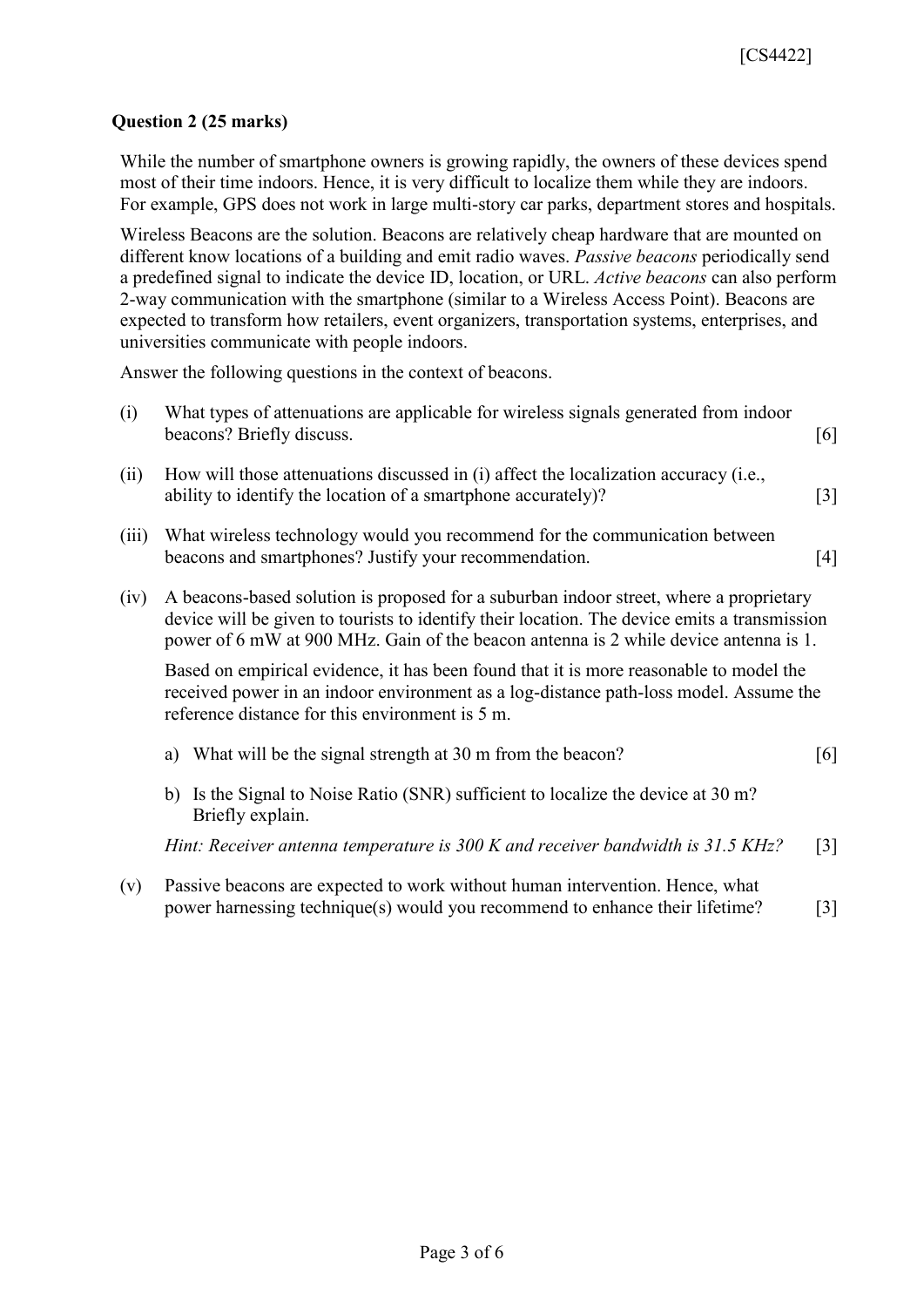#### **Question 3 (25 marks)**

Suppose your friend Kamal came to you with a broken quadcopter (i.e., a multirotor helicopter that is lifted and propelled by four rotors). Kamal says he is unable to control the quadcopter using the remote controller. He wants you to fix it.

After a bit of diagnostic you realized that the problem is with the transmitter of the remote controller. However, as the transmitter is a proprietary design you are unable to fix it. Instead, you decide to replace the transmitter on the remote controller and receiver on the quadcopter with your own design, as rest of the components seems to be working correctly.

Remote controller had the following configuration:



Source: http://norunway.com/wp/rc-drone-transmitter/

You need to be able to send Rudder, Throttle, Pitch, and Roll values/signals to the quadcopter. Moreover, you need to support 4 on/off switches (on top of the controller), which are used to send various configuration options to the quadcopter. The quadcopter is designed for a flying range of 100 m.

| (i)   | What wireless technology would you recommend to communicate between your<br>transmitter and receiver? Justify your recommendation.      | [4]               |
|-------|-----------------------------------------------------------------------------------------------------------------------------------------|-------------------|
| (ii)  | What type of a message routing scheme would you recommend? Justify your<br>recommendation.                                              | $\lceil 3 \rceil$ |
| (iii) | Design a suitable message format to control the quadropter. Clearly state any<br>assumptions.                                           | $[12]$            |
| (iv)  | If the chosen receiver has a receive sensitivity of -95 dBm, can you expect to reach the<br>flying range of 100 m?                      |                   |
|       | Assume chosen transmitter emits a transmission power of 10 mW at 2.4 GHz, and<br>gains of the transmitting and receiving antenna are 1. | [6]               |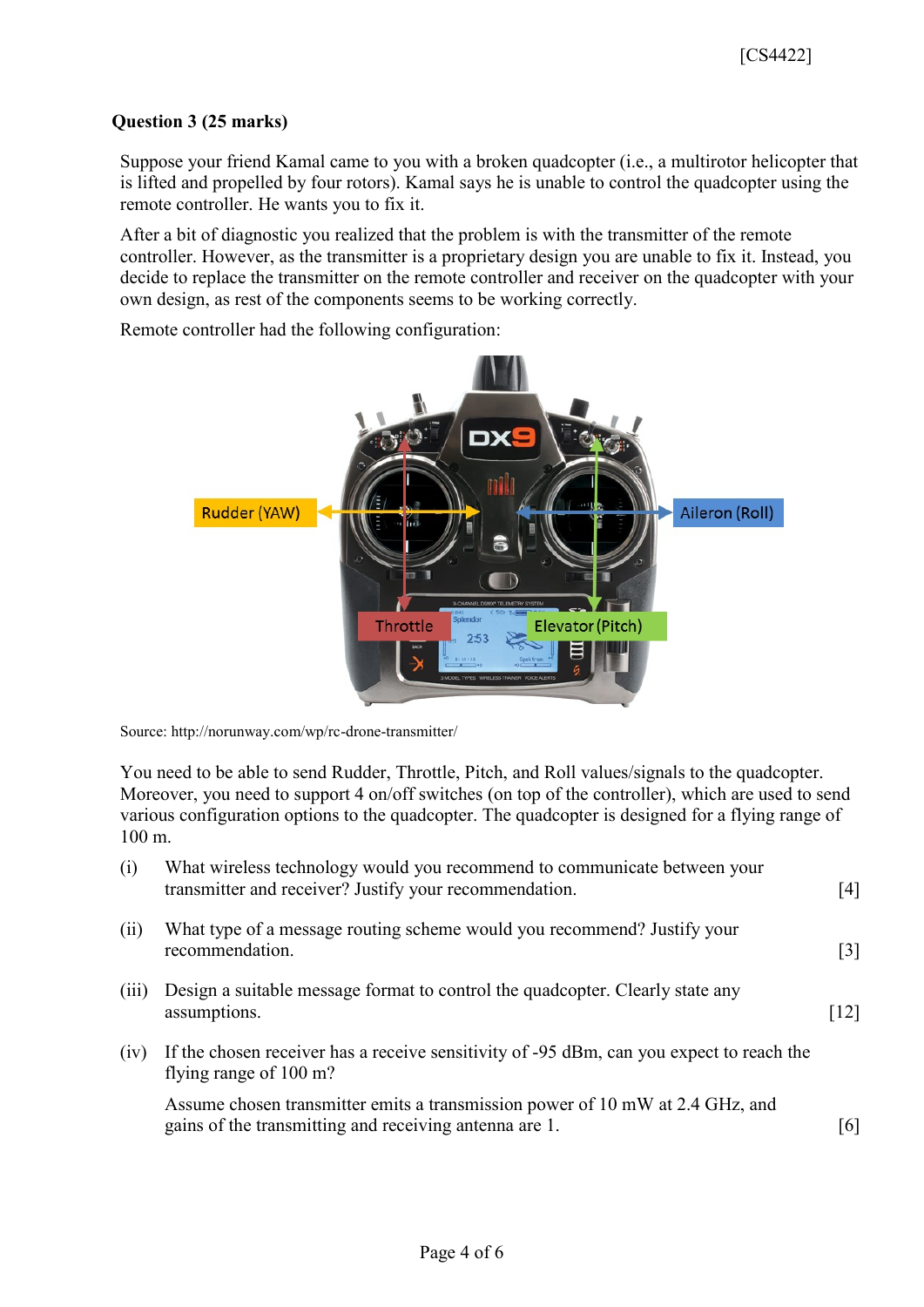#### **Question 4 (25 marks)**

|      | Do you agree or disagree with this statement. Discuss.                                                                                                                                                                                                                                                                                                                                                                                                        | $\lceil 6 \rceil$ |
|------|---------------------------------------------------------------------------------------------------------------------------------------------------------------------------------------------------------------------------------------------------------------------------------------------------------------------------------------------------------------------------------------------------------------------------------------------------------------|-------------------|
| (ii) | A wireless LAN is being designed for an office with 25 users. All 25 users have webmail<br>access. However, only 15 users have access to other websites inducing online productivity<br>tools like Google Docs and Office 365 (other than webmail). 5 users access a cloud-based<br>Enterprise Resource Planning (ERP) system. It is also important to allow LAN<br>communication among the PCs and laptops in the branch. Following traffic loads are given: |                   |
|      | Webmail $access - 6$ Kbps/user<br>• ERP $access - 50$ Kbps/user<br>• LAN communication $-2.5$ Mbps/user<br>Web $access - 25$ Kbps/user<br>$\bullet$                                                                                                                                                                                                                                                                                                           |                   |
|      | Calculate the total Internet bandwidth requirement.<br>a)                                                                                                                                                                                                                                                                                                                                                                                                     | $\lceil 4 \rceil$ |
|      | b) Calculate the total capacity requirement within the wireless LAN.                                                                                                                                                                                                                                                                                                                                                                                          | [3]               |
|      | Would you recommend 802.11g network or an 802.11n network? Briefly explain.<br>C)                                                                                                                                                                                                                                                                                                                                                                             | [4]               |
|      | d) A vender has recommended to use a "4G Wireless router based on LTE-Advanced<br>technology" to provide the connectivity to the branch office.                                                                                                                                                                                                                                                                                                               |                   |
|      | Do you agree or disagree with this recommendation? Justify.                                                                                                                                                                                                                                                                                                                                                                                                   | [4]               |
|      | What non-technical factors should be considered while deploying the proposed<br>e)<br>wireless network? Briefly discuss.                                                                                                                                                                                                                                                                                                                                      | [4]               |

(i) "*IP TV over FTTx is a better alternative compared to satellite TV*".

#### **Question 5 (25 marks)**

- (i) Recommend with justification a suitable wired/wireless technology for following cases:
	- a) To provide Internet access to an apartment in an apartment complex at a major city. [5]
	- b) To connect a 500 hectare tea estate in Nuwara Eliya to the head office in Colombo. [5]
	- c) To automatically configure smart lights with an IoT gateway/controller at a house. [5]
- (ii) Recent Distributed Denial of Service (DDoS) attack on Dyn DNS servers initiated by Internet of Things (IOT) devices prevented the access to some of the popular websites like Twitter and GitHub for hours. Surprisingly, this attack was initiated by millions of IoT devices such as IP cameras, DVRs, and home Wi-Fi access points, which were compromised by attackers to be bots. With this incident, privacy and security advocates of IoT are emphasizing the disruptive power of IoT and need for regulation.
	- a) What characteristics of the implementation of IoT devices make them vulnerable to such attacks? [4]
	- b) Briefly explain 2 solutions we could adopt to overcome such vulnerabilities. [6]